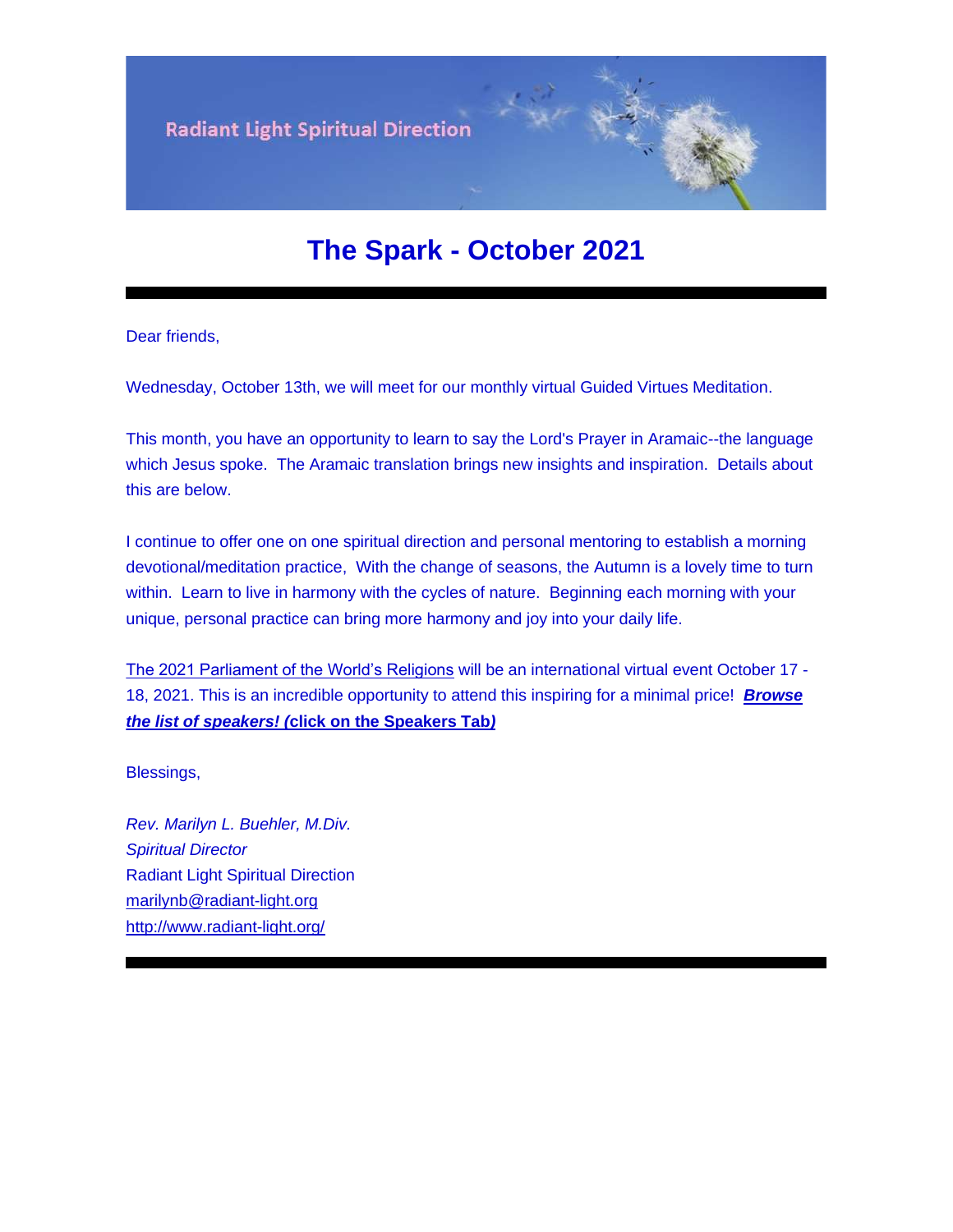## **Guided Virtues Meditation**

#### **Wednesday, October 13th at 4:30 PM.**

Marilyn leads an on-line guided meditation focused on a virtue. Virtues are linked to our health, healing, and expansion of consciousness. Focusing on the virtues opens our hearts and helps us to be receptive to our higher intuitive mind. [Contact Marilyn](mailto:marilynb@radiant-light.org?subject=&body=) to receive the meeting link.

### **Learn to say the Lord's Prayer in Aramaic**

**Tuesday afternoons, October 5th, 12th, and 19th 1:30 to 3:30 pm** Sliding scale: \$30 to \$90

Learn to say the Lord's Prayer in Jesus' own language, Aramaic. If you are interested in watching this video series online with a group, please [contact Marilyn.](mailto:marilynb@radiant-light.org?subject=Aramaic%20Prayer%20of%20Jesus&body=)

Together, we will watch six 30-minute talks by [Dr. Rocco A. Errico](https://u18544456.ct.sendgrid.net/ls/click?upn=R-2Bl7NGDLiuME3v4KUDXT9lYxLlk-2BU-2BTsXL5vdOwuhU4-3D5cnO_FiQrYGg1YZElR924caalGEP3AHGeF79ulf5jxC9Fbcd8IfoR4p2-2FW0xZvJaX6Y3z75H0Yw3uGmHJTH3azVPJ5HXoQqlNvxrtacG06ak4RKHz6L4USfglwN8UvyJoFCefGVywmw-2B2DHXHt61dwKmFPGy6oLElbVYt-2F-2FENE3-2BS8OP4AgP5iZepGktV0JoMJPlE4yo6FhwN7on3-2Fwu0k6ozhkLtpkpdEGyfBKphJBjXLXZhnjAk8xN9hJ4h1ECg8tDvVkg4VdIt7b8jHatUzBYJdA-3D-3D) on the Aramaic Prayer of Jesus. After watching each video, we will reflect and share our inspirations and insights. We will watch two videos each meeting.

Dr. Errico delves into the meaning of each line bringing fresh insight and a deeper and richer understanding of the Lord's Prayer. Understand the eight spiritual attunements within the prayer that strengthen your connection with God. Find inspiration from the feeling for what Jesus said as he spoke this powerful message in his native tongue and what those words mean today. [Some of these talks are on YouTube.](https://u18544456.ct.sendgrid.net/ls/click?upn=R-2Bl7NGDLiuME3v4KUDXT9uxmXxY-2Blrw7jgUU8aYjELS-2B1ah7dmBzY58t7ALNrMvUoQ4MPSehlFGW3rIksyZHMw-3D-3DrN75_FiQrYGg1YZElR924caalGEP3AHGeF79ulf5jxC9Fbcd8IfoR4p2-2FW0xZvJaX6Y3z75H0Yw3uGmHJTH3azVPJ5HXoQqlNvxrtacG06ak4RKHz6L4USfglwN8UvyJoFCefxRPOexE2b6KARyDd1RtgmS81zTi-2BIUKfOeVTuV1i30Gq4TqmL-2BJBg7kU5CugefL51r1AY-2FbiNZvTpp6ZCCwQ2-2BxTzB7IHrsZa-2BcovAOcsa6Aj7zl0uEmR3Q-2BhIjFbYc-2BEv5aCzb0pA3DwbrvgNMosQ-3D-3D) Perhaps, view this to see if his style of teaching is for you.

You may want to get Errico's book *[Setting a Trap for God](https://u18544456.ct.sendgrid.net/ls/click?upn=R-2Bl7NGDLiuME3v4KUDXT9okDMyUAi6-2B1xNTUhy1VI1UDaVT4ENjj9gxmngaEZ4m8uMYYMf5kYpq5Pg0mq4KYEIx2Tjw1e7ehIDxoGyIA1YrNLeeha6TSWtd-2F34xsa5qRMHCq_FiQrYGg1YZElR924caalGEP3AHGeF79ulf5jxC9Fbcd8IfoR4p2-2FW0xZvJaX6Y3z75H0Yw3uGmHJTH3azVPJ5HXoQqlNvxrtacG06ak4RKHz6L4USfglwN8UvyJoFCef3A5O3kIi-2Bm4o9VjKamXlc-2B3JmJTnIQC99A-2F3H27ZYnRliTOQ9uLJNhs1Bu50mcGcIhImxiJLmBnOaB82bjIntP8VYzk9H0ZRKCmhuafNZKAV50ZUTU-2FCijComNSeZsTsn9FVFpBKLjjeyweMf218bA-3D-3D)*, as a companion to the videos. Please contact me to register. Payment can be made through Zelle\$, PopMoney, or check.

## **Ponder This**

To penetrate into the essence of all being and significance and to release the fragrance of that inner attainment for the guidance and benefit of others, by expressing, in the world of forms, truth, love, purity and beauty this is the sole game which has intrinsic and absolute worth.

Meher Baba